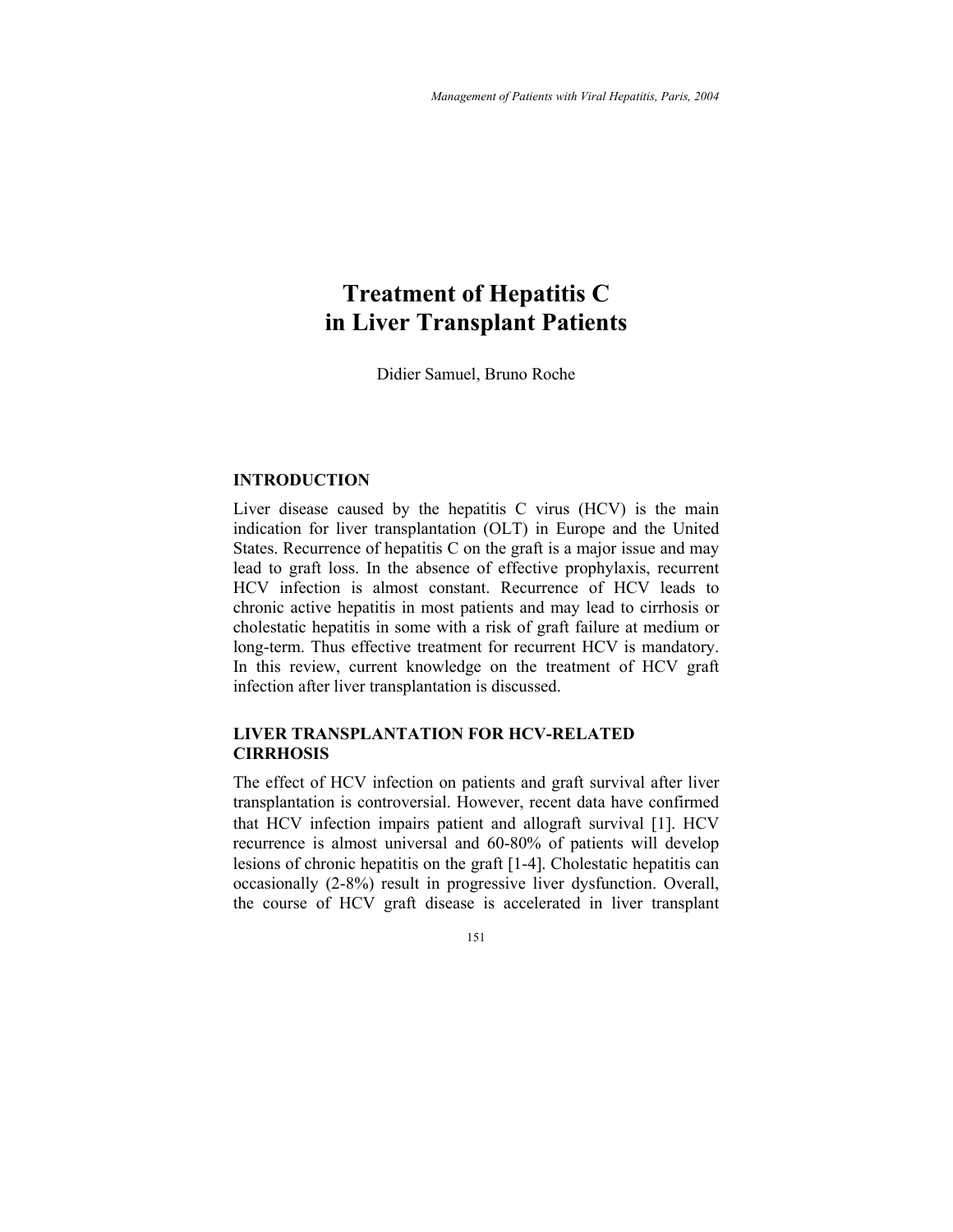recipients compared to that observed in immune competent patients, with a 5-year rate of cirrhosis of around 10-20% [1, 3-5] reaching 28- 40% [6]. When cirrhosis occurs on the graft, there is a high risk of decompensation in the following years and a 60% risk of death within the year after the first episode of decompensation [7]. At least 10% of patients transplanted for HCV cirrhosis will require retransplantation for hepatitis C graft failure. The factors which influence disease severity and the consequent progression of graft injury or survival remain unclear. Factors clearly associated with the severity of recurrent hepatitis C are: high pre-transplant and early post-transplant serum HCV RNA levels [8, 9], severe early histological recurrence [10], rejection episodes and treatment with more potent immunosuppression (methylprednisone boluses, anti-CD3 monoclonal antibody (OKT3), use of mycofenolate mofetil (MMF) [6, 11-13] and the increasing age of donors [14, 15]. Some of these factors are negative predictors for a virological response to interferon. In the long-term, HCV RNA levels are related to the level of immunosuppression and correlate with the severity of liver injury [16]. Strategies to reduce the impact of immunosuppression on recurrent HCV infection include an overall reduction in immunosuppression, discontinuation of individual agents and the use of immunosuppressive agents with possible antiviral effects. Current data have failed to show differences in the incidence or severity of HCV recurrence using tacrolimus or cyclosporine [3, 8]. Many studies have shown a strong correlation between multiple rejection episodes, exposure to pulse solumedrol, greater daily exposure to steroids or OKT3 and the incidence and severity of HCV recurrence [6, 12, 13, 17]. Despite general acceptance of early steroid withdrawal in patients with chronic hepatitis C, data are limited on the effectiveness of this approach and more recent data suggest that this strategy may have a harmful effect. The post transplantation use of MMF has not been associated with consistent beneficial or deleterious effects [18]. The effects of induction immunosuppression with anti-IL2 receptor antibodies in HCV-infected transplant recipients have not been clearly determined [18].

It therefore appears to be legitimate to offer antiviral therapy to patients with recurrent chronic hepatitis C to stop hepatitis disease progression on the graft. However, certain points should be kept in mind before starting antiviral treatment: (1) 20-30% of patients have a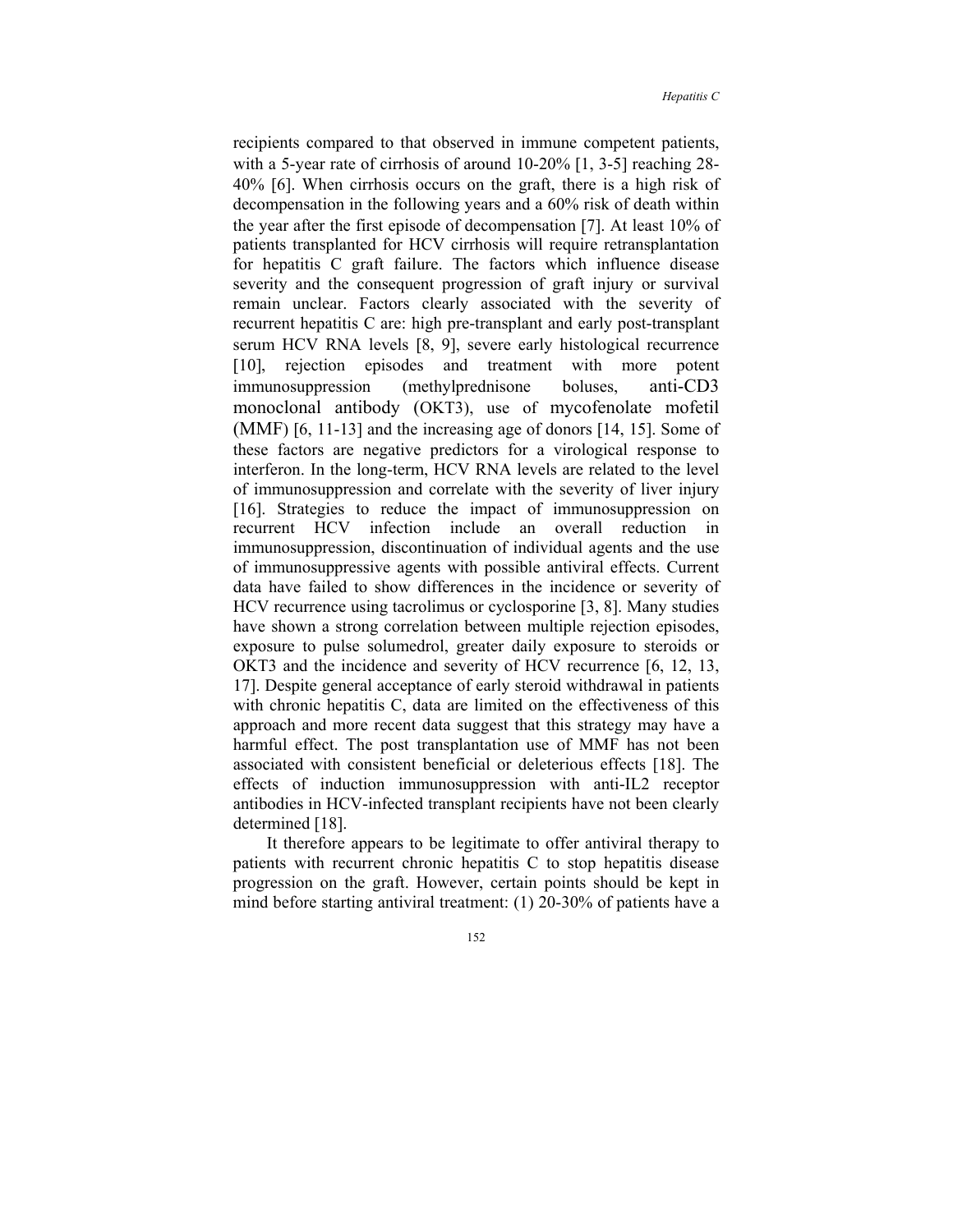benign or mild long-term course of HCV hepatitis on the graft and may not require treatment. (2) Optimal treatment is a combination of interferon and ribavirin, which is not well tolerated in transplant patients and which may cause serious side-effects (i.e., hemolytic anemia, risk of rejection). Antiviral therapy could be used: (1) before transplantation to suppress viral replication and reduce the risk of recurrence, (2) early post-transplantation to prevent hepatitis disease progression (3) at time of HCV recurrence.

# **PRE- AND POST-TRANSPLANTATION TREATMENT OF HCV INFECTION**

#### **Pre-transplantation antiviral therapy**

Interferon alone or in combination with ribavirin has been shown to reduce viral levels in patients with cirrhosis but its use is very difficult in this setting due to the risk of severe decompensation of cirrhosis and the development of cytopenia or uncontrolled sepsis [19]. Forns et al. evaluated the efficacy and safety of antiviral therapy in 30 patients with HCV cirrhosis awaiting OLT (Child A n=15, Child B/C n=15, genotype 1b n=25) [20]. Treatment with interferon-alpha-2b 3MU/day and ribavirin 800mg/day was initiated when the expected time for OLT was less than 4 months (median duration of treatment 12 weeks). Virological response was observed in 9 patients (30%). After OLT 6 of them (20%) remain free of reinfection after a median follow-up of 46 weeks and HCV infection recurred in 3. A viral load decrease >2 logs at week 4 of treatment was the strongest predictor of virologic response. Side-effects were frequent and dose reduction was necessary in 63% of patients. Everson et al. reported on 102 HCV-cirrhotic patients treated with interferon and ribavirin for one year with a low accelerating dose regimen [21]. The end-of-treatment virological response was 40% and the sustained virological response 20%. None of the 10 sustained responders who underwent OLT had recurrent HCV infection. There are no data on the safety and efficacy of pegylated interferon with or without ribavirin in patients with decompensated HCV cirrhosis. In conclusion, antiviral therapy in patients awaiting OLT should be considered as a strategy to prevent HCV recurrence in patients without severe hepatocellular insufficiency.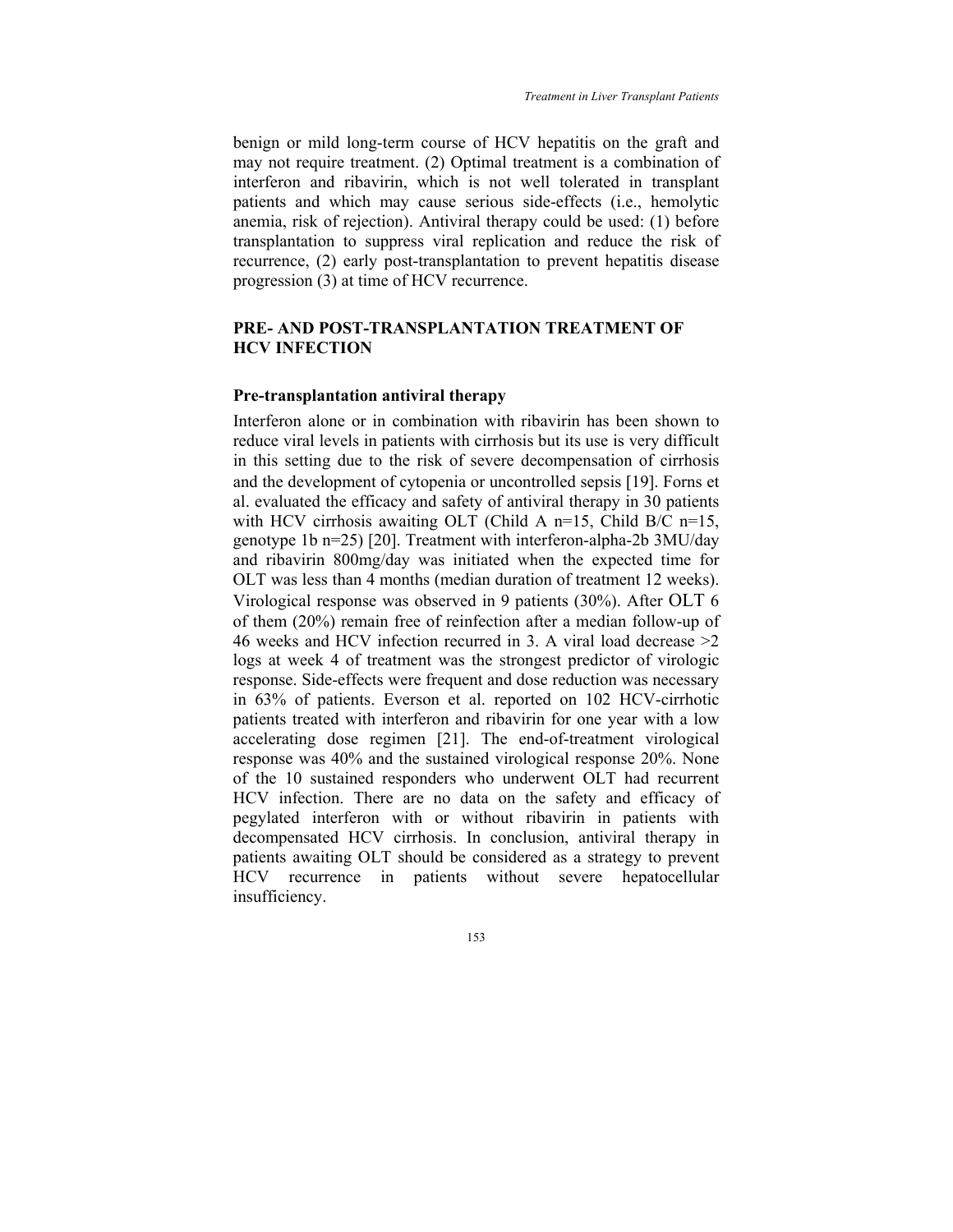#### **Preventive therapy in the early post-transplantation period**

HCV RNA is present in the serum of more than 95% of those who are HCV RNA-positive before transplantation, which is the vast majority of patients. HCV RNA is detected in serum as early as the first posttransplant hours [22]. However, HCV RNA is at the lowest level in serum during the first post-transplant week, which is the rationale for starting treatment early [23]. Treatment is generally considered prophylactic if it is started during the 3 first post-transplant weeks. Indeed acute hepatitis on the graft may occur around 3 weeks, with a median at 4 months [4]. Few studies have been performed on prophylactic antiviral treatment. In one study, 86 patients were randomized within 2 weeks after transplantation to receive either interferon alone (n=38) or placebo (n=48) for one year [24]. Patient and graft survival at 2 years and HCV viremia were not affected by treatment, but histological disease recurrence was less frequent in interferon treated patients than in those who were not treated (26% vs. 53%, *P*=0.01). Interferon and 1-month HCV RNA levels were independent predictors of recurrence. Interferon was stopped in 30% of patients because of adverse effects (acute rejection n=1, thrombopenia  $n=4$ , other  $n=3$ ). In a second trial, 24 patients were randomized 2 weeks after transplantation to receive interferon (n=12) or placebo (n=12) for 6 months [25]. No difference in graft or patient survival, incidence or severity of histological recurrence or 6 months HCV RNA levels were observed. However, interferon significantly delayed the occurrence of HCV hepatitis in treated patients (408 vs. 193 days, *P*=0.05). Although the use of interferon was not associated with rejection, adverse effects that were probably due to interferon were observed in 50% of the patients (leucopoenia 17%, headache and/or fatigue 33%). In a non-randomized pilot study, 36 patients were treated with interferon-alpha-2b and ribavirin started during the 3 post-transplant weeks [26] and were followed up for a median of 4.5 years. HCV RNA clearance was obtained in 12 patients (33%) at the end of treatment. All these patients remained HCV RNA-negative 6 months after the completion of therapy. Six of the 12 patients who became HCV RNA-negative were infected with genotype 1b (20% response rate), whereas 6 had genotype 2 (100% response rate). Of the remaining 24 patients, only 7 developed recurrent hepatitis with significant fibrosis in 4. Dose reduction because of drug toxicity was needed in 25% of patients but no patients were withdrawn from the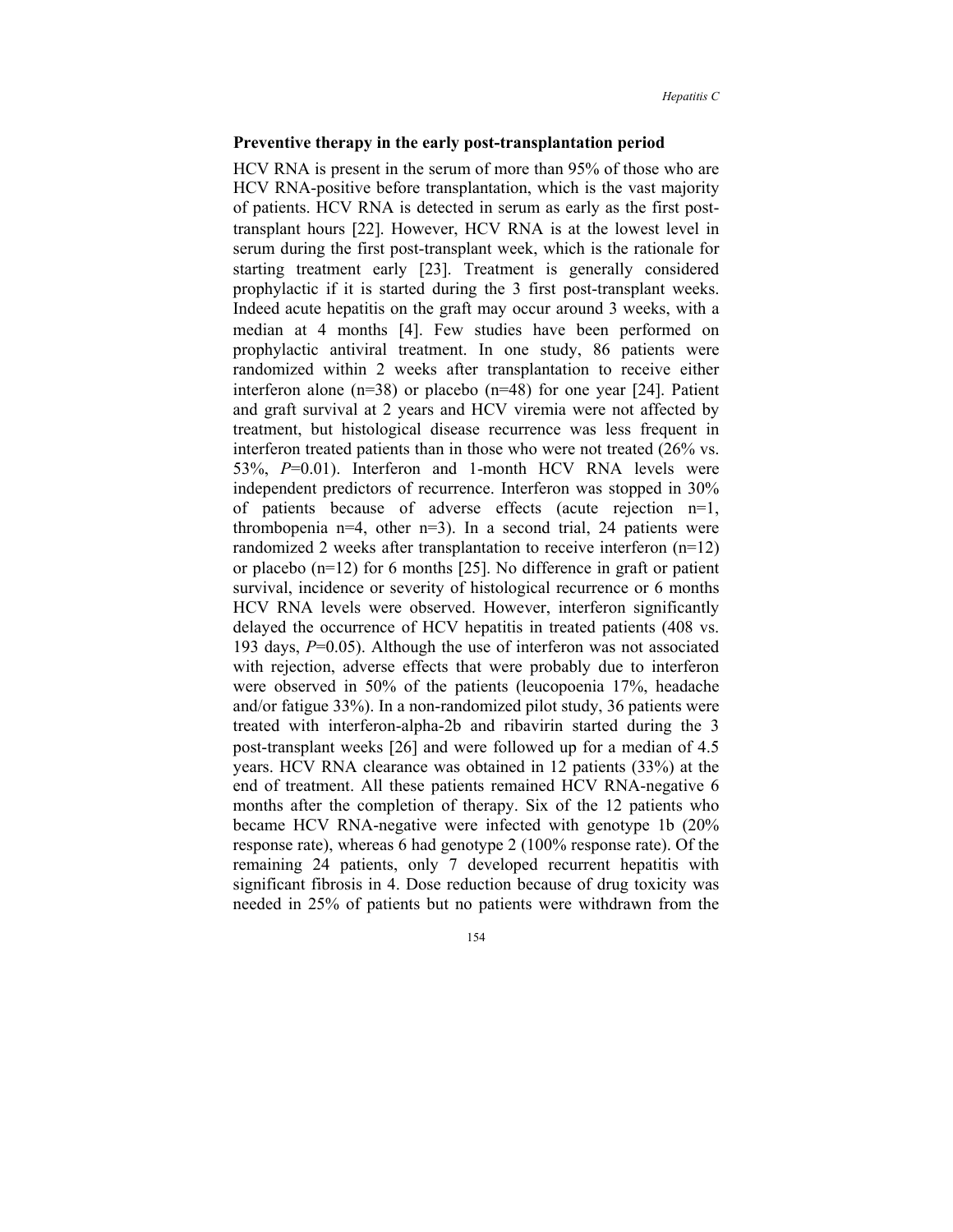treatment regimen. A subsequent pilot study of combination interferon and ribavirin therapy failed to obtain these excellent results because of high dropout rates (48% related to severe ribavirin-induced hemolysis and interferon-induced neutropenia). Sustained virologic response was achieved in only 16% of patients [27]. Multicenter studies are currently underway and should provide further data on the safety and efficacy of pegylated interferon with or without ribavirin as prophylaxis against recurrent hepatitis C after liver transplantation. In conclusion from the published studies combination therapy is probably more effective on viral load than monotherapy with interferon. The occurrence of hepatitis may be delayed using antiviral therapy. The main drawbacks are the high risk of poor hematological tolerance, the risk of rejection and sepsis. With existing drugs, results in intent to treat are disappointing. Indeed most patients have contraindications to treatment during the first post-transplant weeks.

#### **Treatment of established infection**

The treatment of patients with HCV graft reinfection is necessary when the disease is severe to avoid progression of the hepatitis. As in the non-transplant setting, the decision to treat should take into account all parameters: Age, general status, genotype, severity of hepatitis, risk of graft loss, and expected tolerance to treatment. There are some patients that absolutely must be treated: those with fibrosing cholestatic hepatitis due to the poor short-term prognosis and those with rapidly evolving fibrosis on successive biopsies. For the latter reason, we suggest routine yearly biopsies to determine the rate of HCV-related progression of fibrosis.

#### Interferon or ribavirin monotherapy (Table 1)

Interferon is an immunostimulating agent enhancing the expression of HLA class I and II molecules on hepatocytes and has been reported to facilitate the occurrence of rejection in transplant recipients [28-30]. In our experience, a histological disappearance of interlobular bile duct suggestive of chronic rejection was observed in 5 patients. Three of them were retransplanted [28]. Interferon at doses of 3MU thrice weekly for 6 months had a sustained virologic effect in 0 to 7% of patients and had a minor effect on liver histology [28, 31-33]. Using ribavirin, a biochemical improvement was observed in 44 to 93% of patients but virological clearance in none [32, 34, 35]. The main side-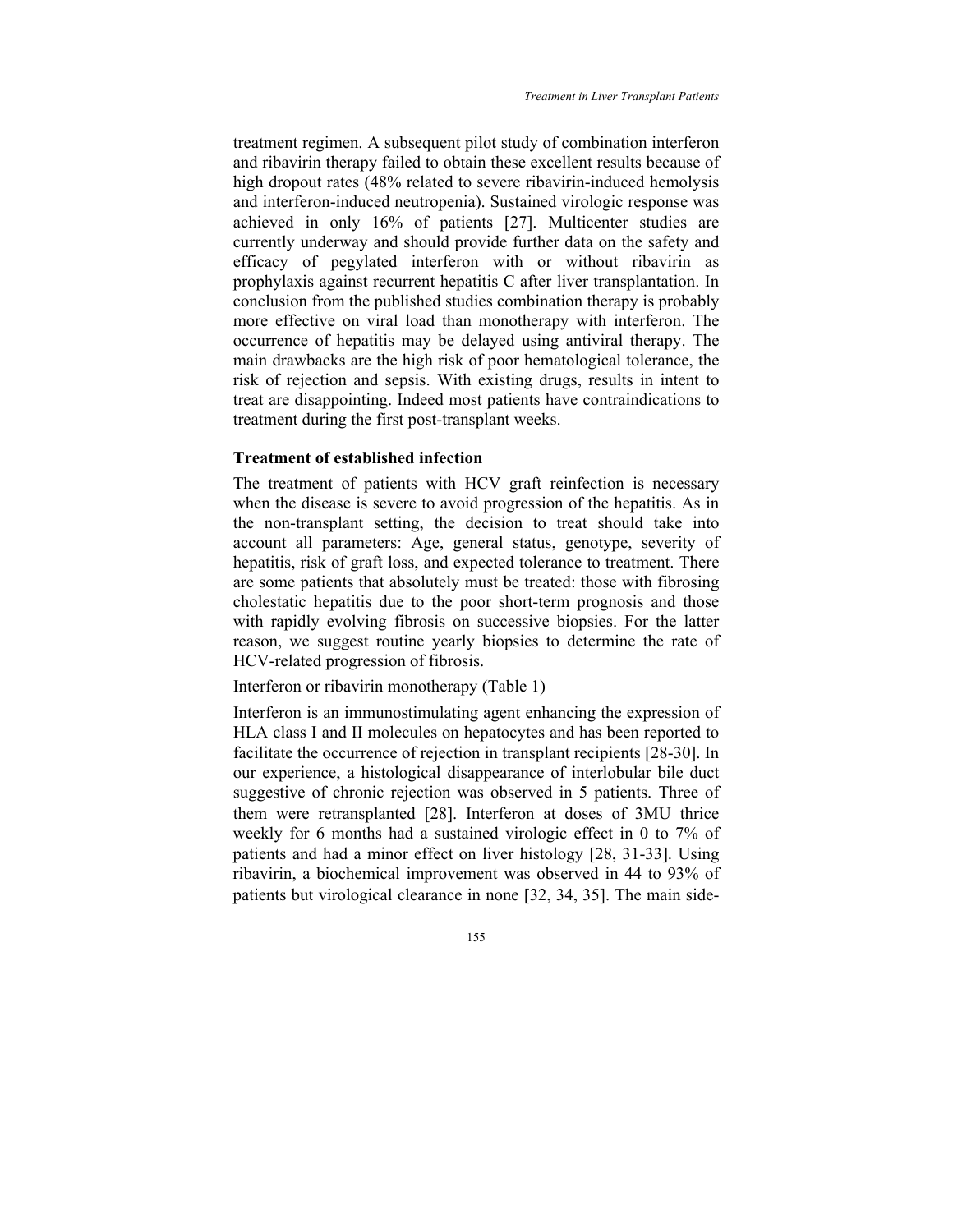effect was hemolysis and dosage had to be adapted to renal function since the incidence of hemolysis was significantly associated with higher serum creatinine and decreased creatinine clearance [36].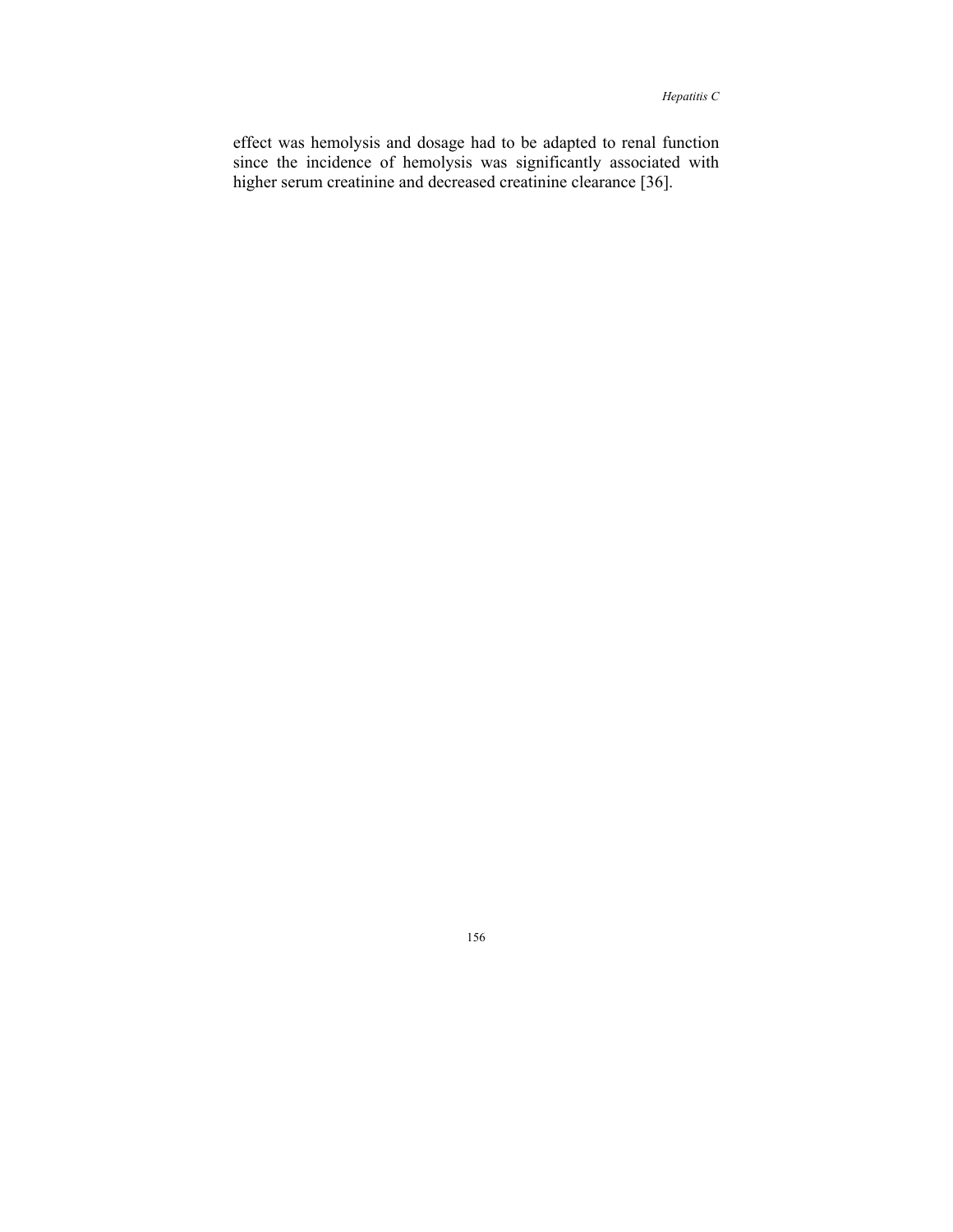| Author<br>[ref.]            | Patients<br>Ê   | Treatment (duration)                                                                                                                                                                                                                | transplan<br>(months)<br>Interval<br>-tation<br>from | Biochemical<br>response"<br>(%) | EOTR<br>$\mathcal{E}(\mathcal{E})$ | <b>SVR</b><br>(%) | Histological <sup>a</sup><br>improvement<br>(%) | Rejection<br>$(\%)$ | side effects (%)<br><b>Cessation of</b><br>therapy/ |
|-----------------------------|-----------------|-------------------------------------------------------------------------------------------------------------------------------------------------------------------------------------------------------------------------------------|------------------------------------------------------|---------------------------------|------------------------------------|-------------------|-------------------------------------------------|---------------------|-----------------------------------------------------|
| Wright<br>$[31]$            | $\frac{8}{2}$   | IFN-alpha-2b 3MU x3/week<br>$(4$ months)                                                                                                                                                                                            | 15                                                   | 28                              |                                    | $\circ$           |                                                 |                     |                                                     |
| Feray<br>$[28]$             | $\overline{1}$  | IFN-alpha-2b 3MU x3/week<br>(6 months)                                                                                                                                                                                              | $\frac{4}{3}$                                        | 23                              |                                    | 7                 | ᅼ                                               | 35                  | 28                                                  |
| Cotler<br>$[33]$            | ∞               | IFN-alpha-2a 3MU/day<br>$(12 \text{ months})$                                                                                                                                                                                       | 34                                                   | 4                               | 12.5                               | 12.5              |                                                 | 12.5                | 25                                                  |
| Gane<br>$[32]$              | $\overline{4}$  | IFN-alpha-2b 3MU x3/week<br>(6 months)                                                                                                                                                                                              | $\circ$                                              | 43                              | 46                                 | ₹                 | ត                                               | 0                   | $\circ$                                             |
| Gane<br>$[32]$              | $\overline{16}$ | (6 months)<br>RBV                                                                                                                                                                                                                   |                                                      | 93                              | $\overline{17}$                    | MÃ                | 64                                              | 0                   | 12.5                                                |
| Gane<br>[34]                |                 | (6 months)<br>RBV                                                                                                                                                                                                                   | $\overline{\phantom{0}}$                             | 57                              |                                    | $\circ$           | 57                                              | 0                   | 0                                                   |
| Cattral<br>$[35]$           |                 | $(6$ months)<br>RBV                                                                                                                                                                                                                 | $\circ$                                              | $\frac{4}{3}$                   | 0                                  | $\circ$           | 22                                              | 0                   | 0                                                   |
| $3x$ /week = thrice weekly. |                 | EOTR = end-of-treatment-response, SVR = sustained virological response, $NA$ = not available, $a$ = end of therapy, IFN = interferon, RBV = ribavirin,<br>Table 1: Treatment of HCV recurrence: interferon or ribavirin monotherapy |                                                      |                                 |                                    |                   |                                                 |                     |                                                     |

*Treatment in Liver Transplant Patients*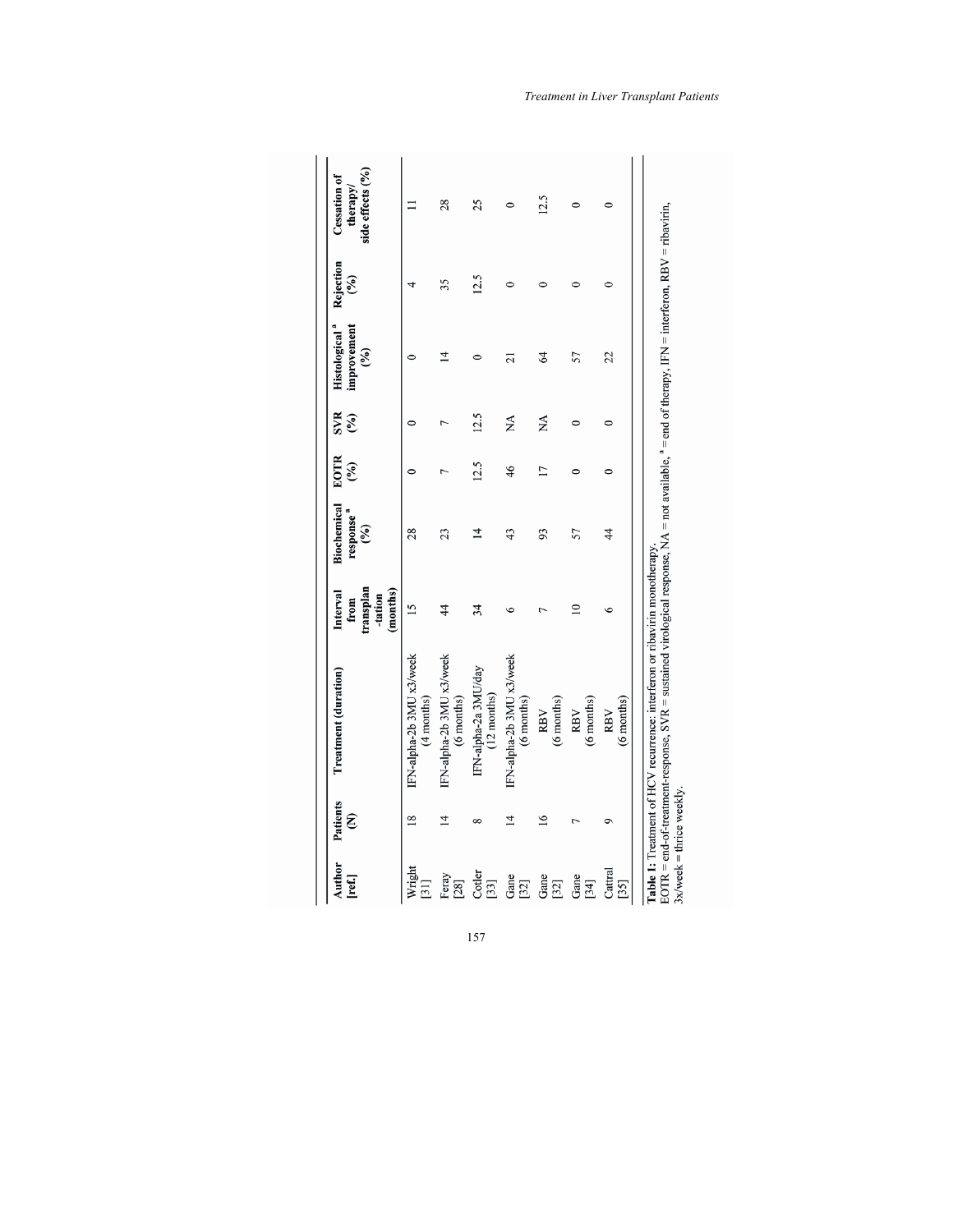#### Combination therapy (Table 2)

Combination therapy is more effective than monotherapy with interferon or ribavirin. In a non-randomized pilot study, 21 patients with early recurrent hepatitis (median time from transplantation: 9 months, 3-24) received a combination of interferon and ribavirin for 6 months and then ribavirin alone for an additional 6 months [37]. After 6 months of combination therapy, all patients had normal ALTs and histological improvement. Ten patients (48%) cleared HCV RNA from serum. During maintenance ribavirin monotherapy, ALTs remained normal in all but one patient and HCV RNA reappeared in 5. The main side-effect was anemia, which required cessation of ribavirin therapy in 3 patients. No patient experienced graft rejection. Off-treatment response rates were not reported in this study. In a randomized controlled trial we compared 12 months of combination therapy vs. no treatment in 52 patients with HCV reinfection [38]. Intent to treat analysis for loss of serum HCV RNA showed a sustained virologic response of 21% in the treated group, vs. no patient in the control group  $(P=0.019)$ . Twelve treated patients  $(43%)$ were withdrawn from the study for anemia in 7, chronic rejection in 1, insomnia in 1, depression in 1 and irritability in 2 patients. Lavezzo et al. reported 57 patients treated with interferon and ribavirin for 6 or 12 months [39]. Six additional months of ribavirin monotherapy was given to virologic responders who had tolerated the drug well during combination therapy (n=7). End of treatment and 12 months posttherapy, the sustained virological response was 33 and 22% respectively for 6 months of therapy and 23 and 17% for 12 months of therapy  $(P=0.4)$ . Genotype non-1 compared to genotype 1 was a significant predictor of sustained virologic response (43% vs. 12% *P*=0.02) and HCV RNA level below 2meq/mL correlated with a higher rate of end of treatment virologic response. The principal sideeffects were anemia and leucopoenia, which required a dose reduction in 51% of patients. Several recent studies of combination therapy have shown that the sustained virological response rate was between 8 to 33% (Table 2) [40-47]. Bizollon et al. described the virological and histological course of 14 liver transplant patients with a sustained virological response to antiviral therapy (combination therapy for 6 months and maintenance ribavirin monotherapy for 12 months) [48].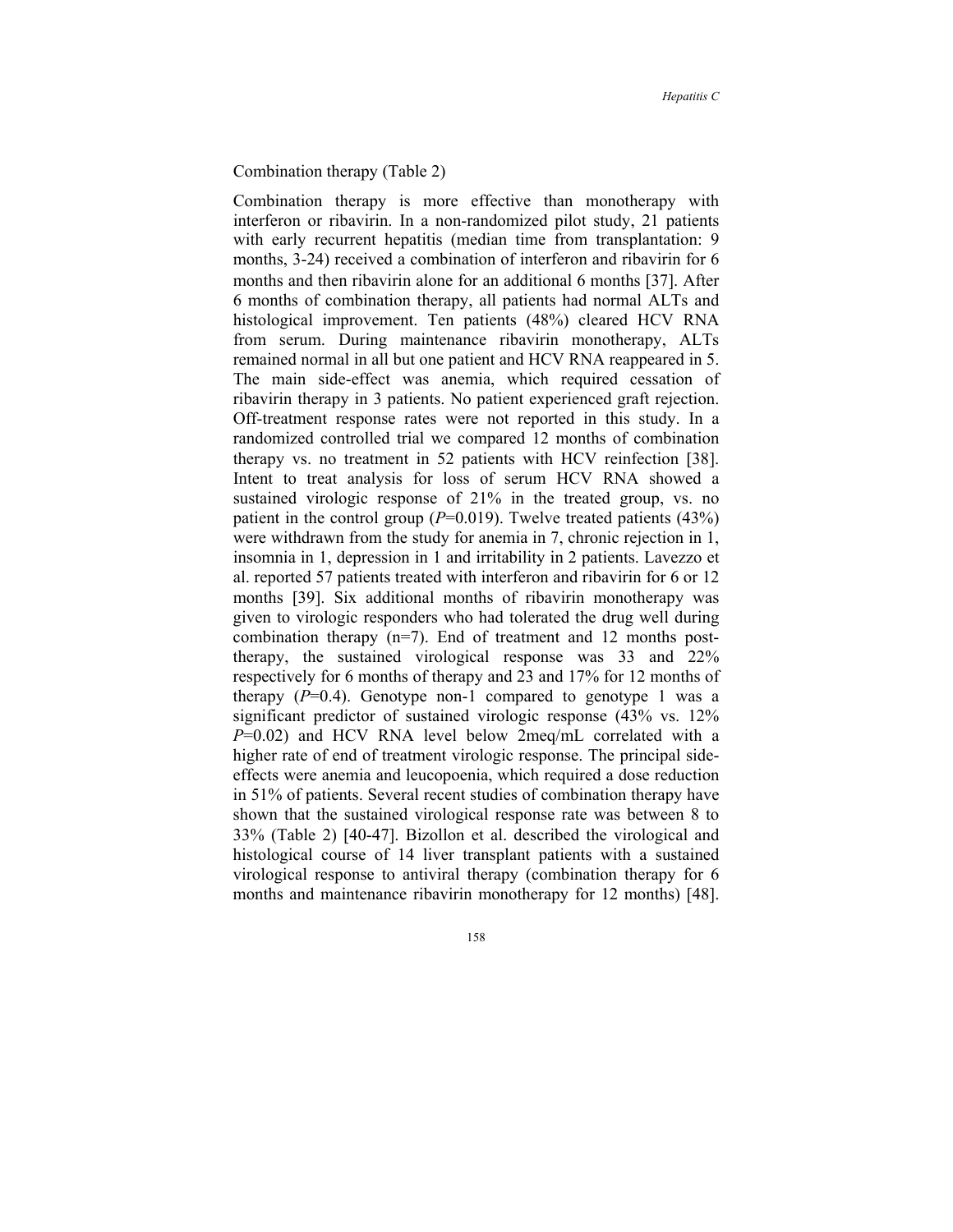A complete response was obtained in 93% for 3 years after cessation of therapy and was associated with an absence of detectable intrahepatic HCV RNA and marked histological improvement (marked reduction of necroinflammatory activity, stabilization of the stage of liver fibrosis).

The optimal duration of therapy is uncertain. In contrast to an immunocompetent population, the increase in efficacy seems limited in patients treated for 12 months vs. 6 months [37-39]. The efficacy and duration of additional ribavirin monotherapy in patients with a sustained response to the combination of interferon and ribavirin needs to be determined [49]. As in the non-transplant setting, patients with HCV genotype non-1 responded better than patients with genotype 1 [39]. Other factors such as interval between transplantation to the start of therapy and the type and amount of immunosuppression could influence treatment efficacy.

All these studies showed a high incidence of side-effects compared to that observed in non-transplant patients. Between 20% and 50% of patients could not complete treatment because of sideeffects. The most important side-effect of ribavirin is hemolysis, which required dose reductions or cessation of therapy. The use of erythropoietin may be effective in the treatment of anemia during combination therapy. Common side-effects of interferon such as neutropenia, thrombocytopenia or depression are also present. In addition the risk of rejection in patients receiving interferon plus ribavirin seems lower than in patients receiving interferon alone. This may be because ribavirin has an immunosuppressive effect.

There is little information about the potential benefit of pegylated interferon versus interferon. Pegylated interferon is more effective in immunocompetent patients, however its long half-life and its main renal clearance may be a risk in transplant patients. In a randomizedtrial 32 liver transplant recipients were treated with pegylated interferon-alpha-2a monotherapy 180µg/week for 48 weeks vs. no treatment [50]. At the end of treatment, 35% of patients had undetectable HCV RNA. Post-treatment data are awaited. Preliminary results of treatment with pegylated interferon and ribavirin showed virological response during treatment in 33% of naive patients and in 18% of non-responders to interferon-alpha-2b and ribavirin patients [51, 52]. We report a sustained virologic response rate of 26% using pegylated interferon-alpha-2b and ribavirin [53]. Recently the group in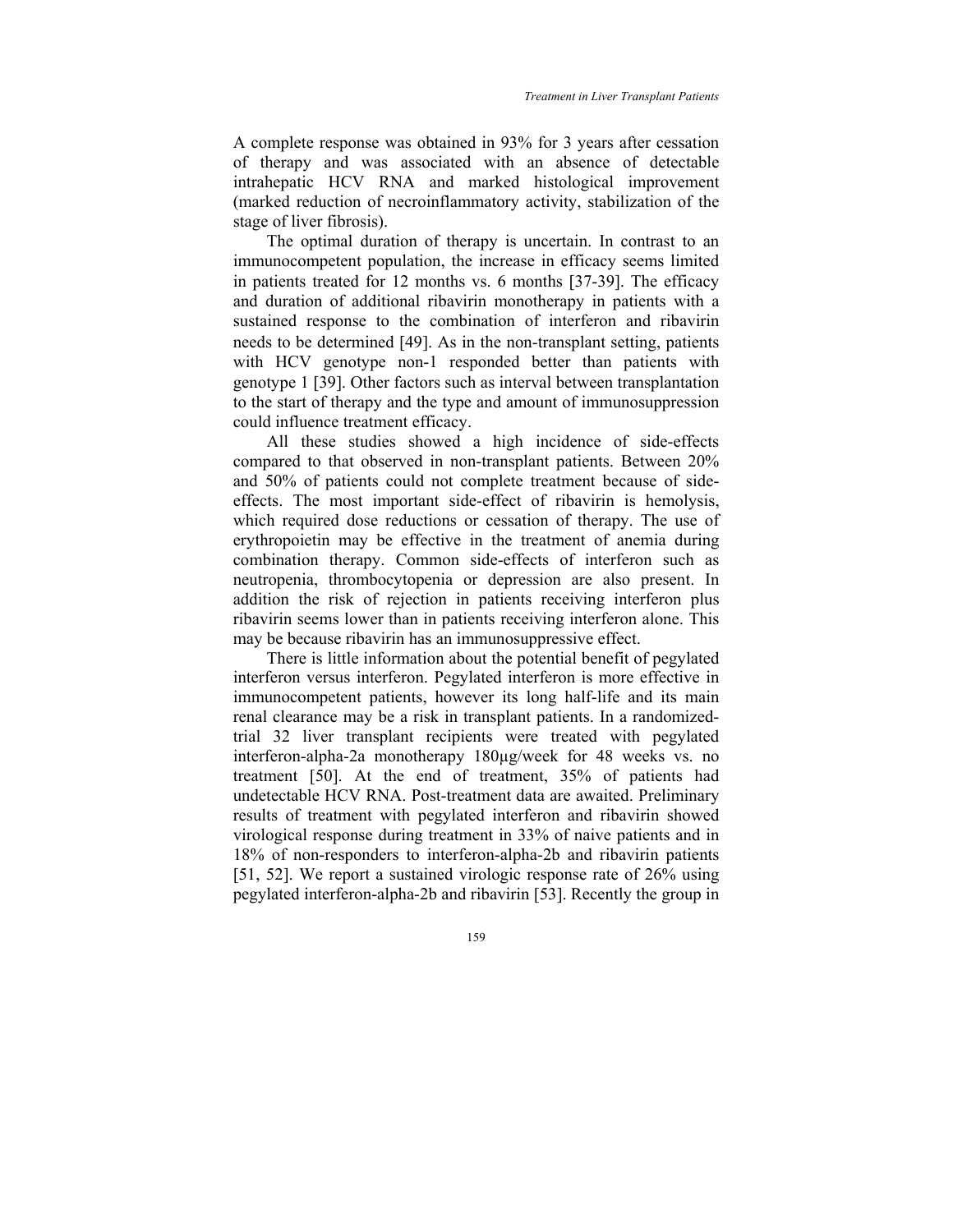Lyon treated 20 patients with increasing doses of pegylated interferon (from 0.5m/kg/week to 1mg/kg by week) plus increasing doses of ribavirin (from 400mg/day to 1000mg/day). 4 patients (20%) were withdrawn from the study and 13 patients required dose reduction of ribavirin because of anemia. The sustained virological response rate was 9/20 (80% of patients were infected with genotype 1).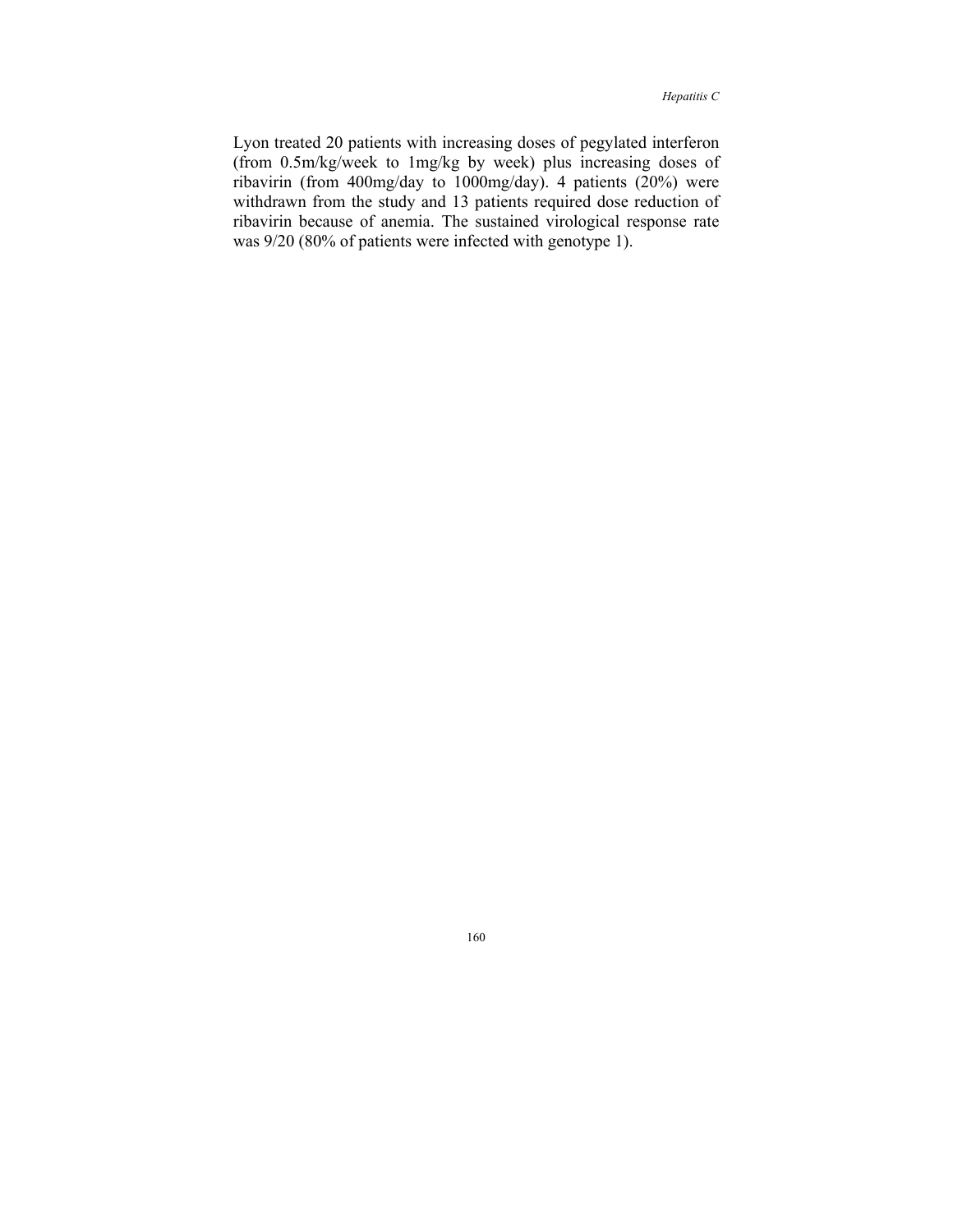|                                                         |                                                                        | transplan<br>(months)<br>-tation<br>from | response "<br>(%) | EOTR <sub>(%)</sub>                                  | SVR (%)             | Histolo-<br>gical <sup>a</sup><br>improv-<br>ement<br>(%) | Rejection<br>$\mathcal{E}$ | side effects<br>of therapy<br>(%) |
|---------------------------------------------------------|------------------------------------------------------------------------|------------------------------------------|-------------------|------------------------------------------------------|---------------------|-----------------------------------------------------------|----------------------------|-----------------------------------|
| 21<br>Bizollon<br>$[37]$                                | IFN 3MU 3x/week + RBV<br>(6 months)<br>(6 months)<br>then RBV          | ۹                                        | 100               | $(12$ months)<br>(6 months)<br>$\overline{24}$<br>48 | ΧÁ                  | 94                                                        | $\bullet$                  | ᅼ                                 |
| $\infty$<br>Fischer<br>$[40]$                           | IFN 3MU 3x/week + RBV<br>(6 months)                                    | 5.5                                      | 87                | 12.5                                                 | $\circ$             | $\mathbb{X}^{\mathsf{A}}$                                 | $\circ$                    | 37.5                              |
| 28<br>Samuel<br>[38]                                    | IFN 3MU 3x/week + RBV<br>$(12$ months)                                 | 56                                       | ΧÁ                | 25                                                   | 21.4                | ХÁ                                                        | 3.5                        | 43                                |
| $\overline{2}$<br>$\mathbf{G}\mathbf{p}\mathbf{a}$ [41] | IFN 3MU 3x/week + RBV<br>$(1-17$ months)                               | ٥                                        | 75                | 50                                                   | 8.3                 | MÃ                                                        | $\infty$                   | 8                                 |
| 32<br>De Vera<br>[44]                                   | IFN 1.5-3MU 3x/week<br>$+$ RBV (3-18 months)                           | ₹                                        | 77                | 9                                                    | $\circ$             | $\circ$                                                   | $\circ$                    | 46.8                              |
| $\overline{18}$<br>Alberti<br>[43]                      | IFN 3MU 3x/week + RBV<br>$(18-73$ months)<br>$(12$ months)<br>then RBV | 9                                        | 83                | $(12$ months)<br>$\frac{4}{3}$                       | $(18$ months)<br>33 | 73                                                        | 5.5                        | 22.2                              |

*Treatment in Liver Transplant Patients*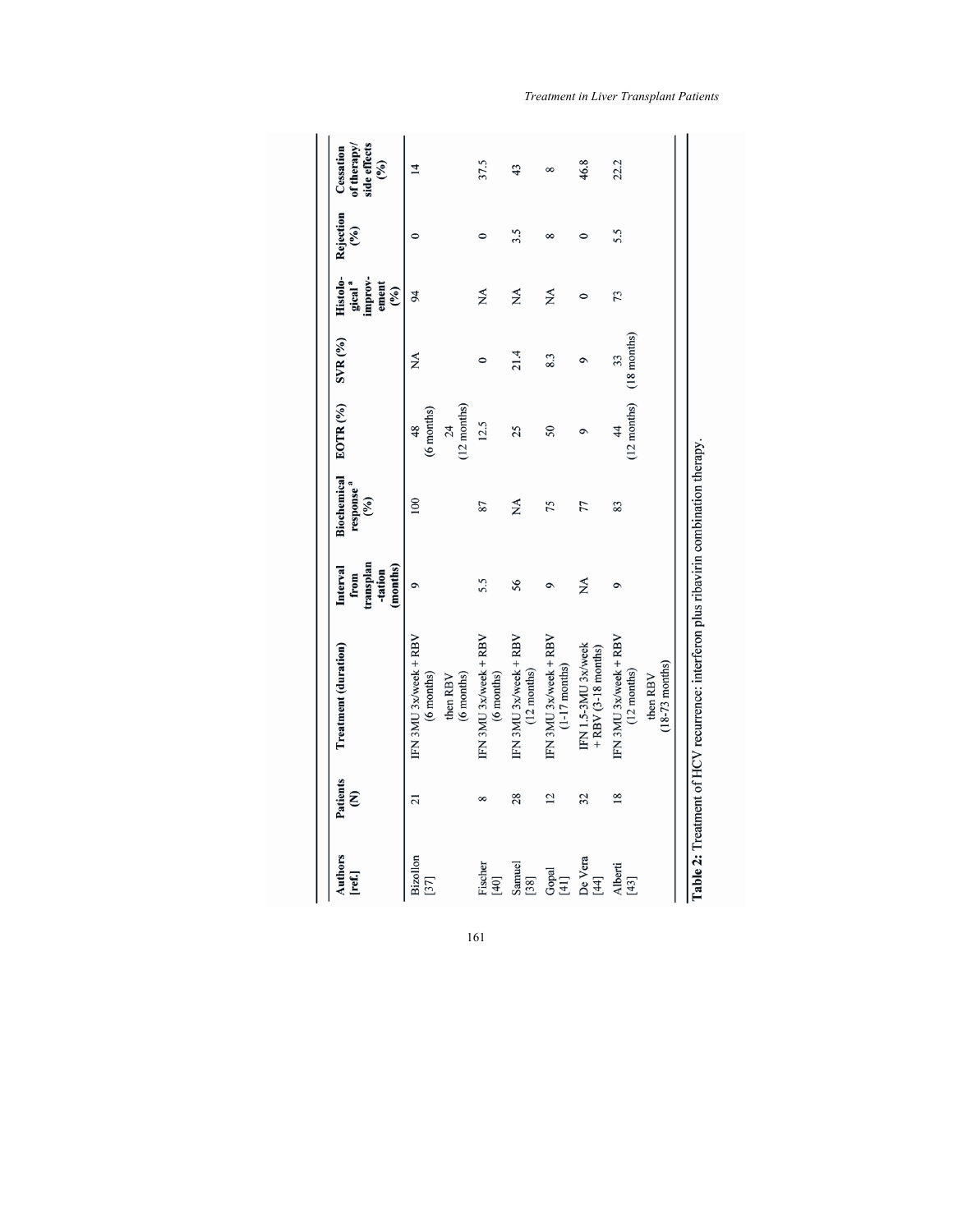| Ahmad [42]                 |                          |                                                                                                                                                                                                                                                                |            |                |                 |                 |                          |         |                |
|----------------------------|--------------------------|----------------------------------------------------------------------------------------------------------------------------------------------------------------------------------------------------------------------------------------------------------------|------------|----------------|-----------------|-----------------|--------------------------|---------|----------------|
|                            | $\overline{4}$           | IFN 3-5MU 3x/week<br>(6 months)                                                                                                                                                                                                                                | $^{24}$    | $\overline{c}$ | $\overline{15}$ | 2.5             | $\circ$                  | 0       | 25             |
|                            | 20                       | IFN 3-5MU 3x/week +<br>RBV (12 months)                                                                                                                                                                                                                         | 38         | 25             | $\overline{40}$ | $\overline{c}$  | $\circ$                  | $\circ$ | 25             |
| Lavezzo<br>$[39]$          | 27                       | IFN 3MU 3x/week + RBV<br>$(6$ months $)^t$                                                                                                                                                                                                                     | $\circ$    | 66             | 33              | 22              | 52                       | 1.7     | 2              |
|                            | $\overline{\mathbf{30}}$ | IFN 3MU 3x/week + RBV<br>$(12$ months $)^{b}$                                                                                                                                                                                                                  | $(3 - 60)$ | 53             | 23              | $\overline{17}$ | ÁX                       | Á       | ₹              |
| Menon                      | 26                       | IFN 3MU 3x/week + RBV<br>$(12 \text{ months})$                                                                                                                                                                                                                 | 14.6       | 42             | 35              | 30.7            | 75                       | $\circ$ | 50             |
| $[45]$<br>Shakil<br>$[46]$ | 38                       | IFN 3MU 3x/week + RBV<br>$(12 \text{ months})$<br>(6 months)<br>then RBV                                                                                                                                                                                       | 23         | $\frac{8}{16}$ | $\overline{13}$ | 5               | $\circ$                  | $\circ$ | 42             |
| Firpi<br>$[47]$            | 54                       | IFN 3MU 3x/week + RBV<br>$(12$ months)                                                                                                                                                                                                                         | 31.2       | 39             | 38              | $\overline{30}$ | $\overline{\mathbf{30}}$ | 5.5     | 12.9           |
| Dumortier<br>[57]          | $\overline{c}$           | $0.5 - \mu g/kg$ /week + RBV<br>Peglyated IFN<br>$(12$ months)                                                                                                                                                                                                 | 28         | 75             | 55              | 45              | ΧÁ                       | 25      | $\overline{c}$ |
|                            |                          | EOTR = end-of-treatment-response, SVR = sustained virological response, $NA$ = not available,<br>Table 2: $(Cont)$ Treatment of HCV recurrence: interferon plus ribavirin combination therapy.<br>$a =$ end of therapy, $b = 6$ additional months of ribavirin |            |                |                 |                 |                          |         |                |

*Hepatitis C*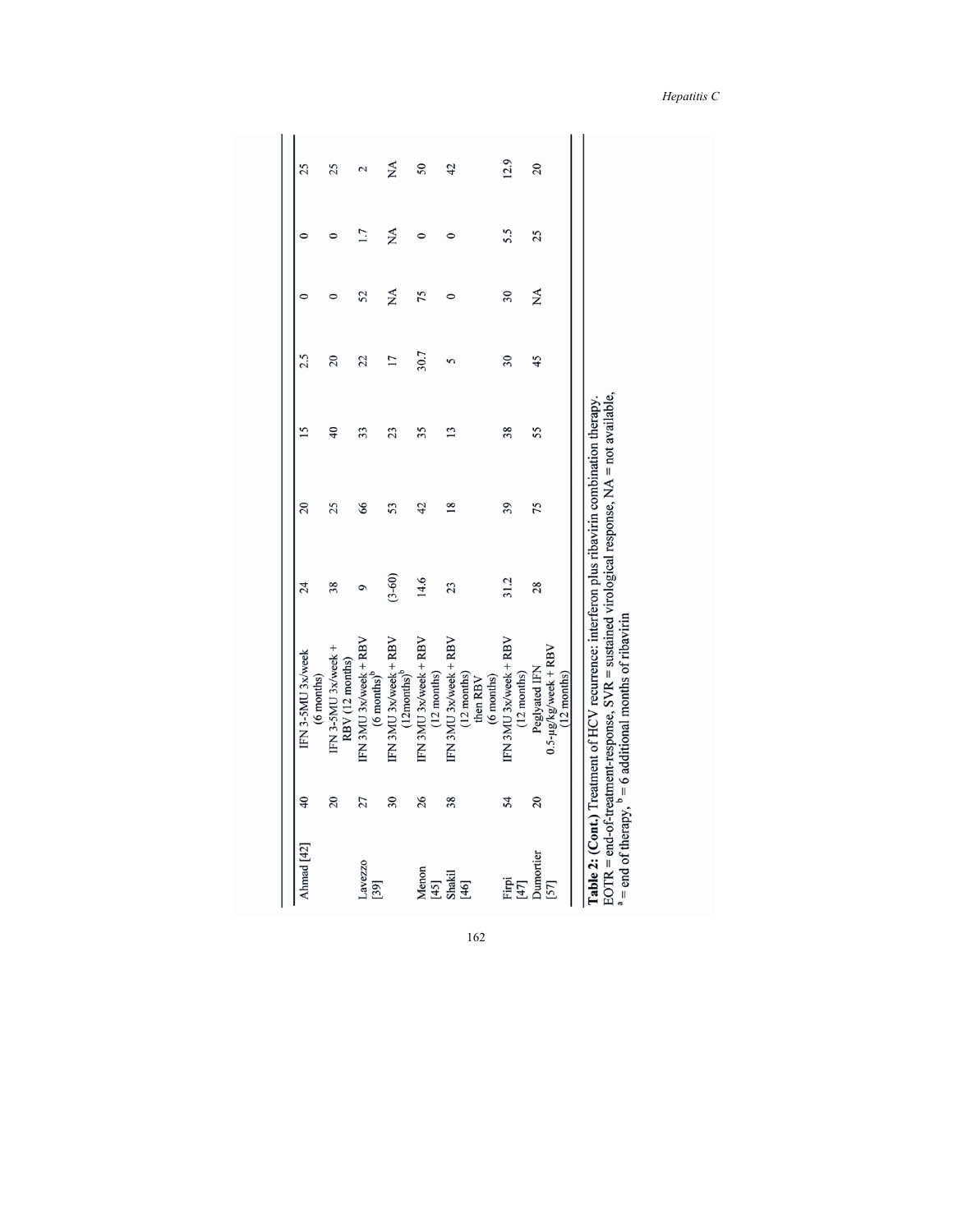#### **Retransplantation**

Recurrence of HCV infection may lead to graft failure and an indication for retransplantation in a minority of cases (5-10% of patients). Early reports suggested that the outcome was worse following retransplantation for HCV reinfection than in patients undergoing retransplantation for other indications [54]. However, the natural history of recurrent HCV disease in the second graft seems to be unrelated to that observed in the first graft. Recent studies reported an improved outcome when retransplantation was performed before the development of infectious and renal complications [55, 56]. Due to increased organ shortage and uncertainty regarding the natural history of HCV recurrence, retransplantation is still the subject of debate and requires further studies.

# **CONCLUSION**

Most patients with HCV infection will develop recurrence after transplantation. Although recurrence of HCV on the liver graft does not significantly reduce the medium-term survival of the patient and the graft, HCV infection impairs long-term patient and graft survival. Treatment of recurrent HCV disease with interferon or ribavirin as single agents has been disappointing, but results with combination therapy are encouraging with sustained virologic response in about 25% of patients. Preventive therapy in the early post-transplant period is limited by the high rate of side-effects. Treatment of established infection on the graft is a matter of controversy and several questions should be raised. What is the best treatment? Combination therapy with interferon and ribavirin, or combination pegylated interferon + ribavirin? The duration of therapy and doses are not yet known. The need for ribavirin monotherapy following interferon discontinuation is unclear. Which patients should be treated and what is the optimal timing for initiation of treatment? Further studies are required to resolve these questions. Future research should also focus on improving the tolerance of treatment; this can be achieved with the administration of erythropoietin during ribavirin treatment.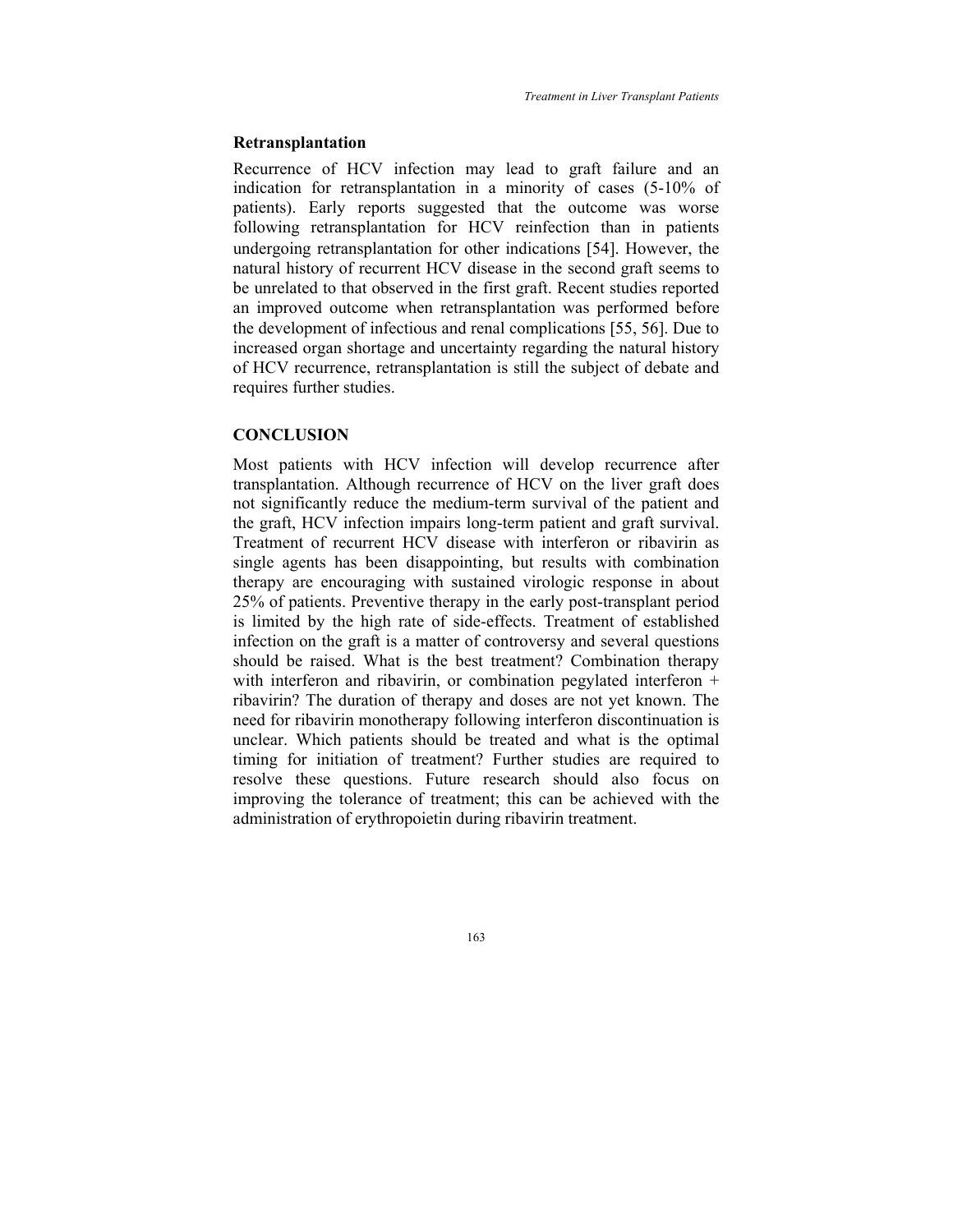## **REFERENCES**

- 1. Forman LM, Lewis JD, Berlin JA, Feldman HI, Lucey MR. The association between hepatitis C infection and survival after orthotopic liver transplantation. Gastroenterology 2002;122:889-896.
- 2. Wright TL, Donegan E, Hsu H Ferrell L, Lake JR, Kim M, Combs C, Fennessy S, Roberts JP, Ascher NL. Recurrent and acquired hepatitis C viral infection in liver transplant recipients. Gastroenterology 1992;103:317-322.
- 3. Gane EJ, Portmann BC, Naoumov NV, Smith HM, Underhill JA, Donaldson PT, Maertens G, Williams R. Long-term outcome of hepatitis C infection after liver transplantation. N Engl J Med 1996;334:815-820.
- 4. Feray C, Gigou M, Samuel D, Paradis V, Wilber J, David MF, Urdea M, Reynes M, Brechot C, Bismuth H. The course of hepatitis C infection after liver transplantation. Hepatology 1994:20:1137-1143.
- 5. Feray C, Caccamo L, Alexander GJM, Ducot B, Gugenheim J, Casanovas T, Loinaz C, Gigou M, Burra P, Barkholt L, Esteban R, Bizollon T, Lerut J, Minello-Franza A, Bernard PH, Nachbaur K, Botta-Fridlund D, Bismuth H, Schalm SW, Samuel D. European collaborative study on factors influencing outcome after liver transplantation for hepatitis C. Gastroenterology 1999;117:619-625.
- 6. Prieto M, Berenguer M, Rayon JM, Cordoba J, Arguello L, Carrasco D, Garcia-Herola A, Olaso V, De Juan M, Gobernado M, Mir J, Berenguer J. High incidence of allograft cirrhosis in hepatitis C virus genotype 1b infection following transplantation: relationship with rejection episodes. Hepatology 1999;29:250-256.
- 7. Berenguer M, Prieto M, Rayon JM, Mora J, Pastor M, Ortiz V, Carrasco D, San Juan F, Burgueno MD, Mir J, Berenguer J. Natural history of clinically compensated hepatitis C virus-related graft cirrhosis after liver transplantation. Hepatology 2000;32:852-858.
- 8. Charlton M, Seaberg E, Wiesner R, Everhart J, Zetterman R, Lake J, Detre K, Hoofnagle J. Predictors of patient and graft survival following liver transplantation for hepatitis C. Hepatology 1998;28:823-830.
- 9. Sreekumar R, Gonzalez-Koch A, Maor-Kendler Y Batts K, Moreno-Luna L, Poterucha J, Burgart L, Wiesner R, Kremers W, Rosen C, Charlton MR. Early identification of recipients with progressive histologic recurrence of hepatitis C after liver transplantation. Hepatology 2000;32:1125-1130.
- 10. Berenguer M, Ferrell L, Watson J, Prieto M, Kim M, Rayon M, Cordoba J, Herola A, Ascher N, Mir J, Berenguer J, Wright TL. HCV-related fibrosis progression following liver transplantation: increase in recent years. J Hepatol 2000;32:673-684.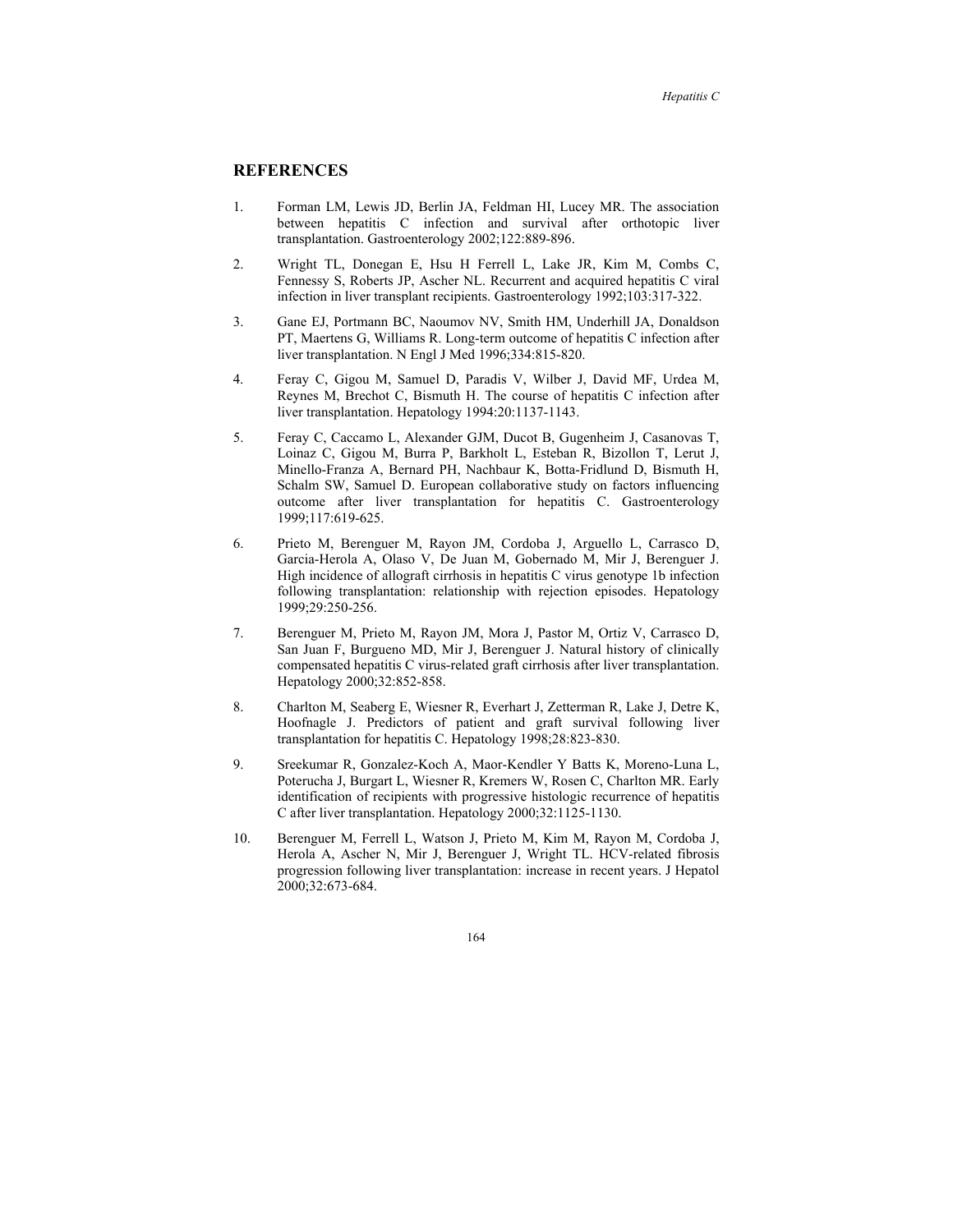- 11. Rosen HR, Shackleton CR, Higa L, Gralnek IM, Farmer DA, McDiarmid SV, Holt C, Lewin KJ, Busuttil RW, Martin P. Use of OKT3 is associated with early and severe recurrence of hepatitis C after liver transplantation. Am J Gastroenterol 1997;92:1453-1457.
- 12. Sheiner PA, Schwartz ME, Mor E, Schluger LK, Theise N, Kishikawa K, Kolesnikov V, Bodenheimer H, Emre S, Miller CM. Severe or multiple rejection episodes are associated with early recurrence of hepatitis C after orthotopic liver transplantation. Hepatology 1995;21:30-34.
- 13. Berenguer M, Prieto M, Cordoba J, Rayon JM, Carrasco D, Olaso V, San-Juan F, Gobernado M, Mir J, Berenguer J. Early development of chronic active hepatitis in recurrent hepatitis C virus infection after liver transplantation: association with treatment of rejection. J Hepatol 1998;28:756-763.
- 14. Berenguer M, Prieto M, San Juan F, Rayon JM, Martinez F, Carrasco D, Moya A, Orbis F, Mir J, Berenguer J. Contribution of donor age to the recent decrease in patient survival among HCV-infected liver transplant recipients. Hepatology 2002;36:202-210.
- 15. Wali M, Harrison RF, Gow PJ, Mutimer D. Advancing donor liver age and rapid fibrosis progression following transplantation for hepatitis C. Gut 2002;51:248-252.
- 16. Gane E, Naoumov N, Qian K, Mondelli MU, Maertens G, Portmann BC, Lau JY, Williams R. A longitudinal analysis of hepatitis C virus replication following liver transplantation. Gastroenterology 1996;110:167-177.
- 17. Papatheodoridis G, Davies S, Dhillon A, Teixeira R, Goulis J, Davidson B, Rolles K, Dusheiko G, Burroughs AK. The role of different immunosuppression in the long-term histological outcome of HCV reinfection after liver transplantation for HCV cirrhosis. Transplantation 2001;72:412- 418.
- 18. Everson T. Impact of immunosuppressive therapy on recurrence of hepatitis C. Liver Transpl 2002;8:S19-S27.
- 19. Crippin JS, McCashland T, Terrault N, Sheiner P, Charlton MR. A pilot study of the tolerability and efficacy of antiviral therapy in hepatitis C virus-infected patients awaiting liver transplantation. Liver Transpl 2002;8:350-355.
- 20. Forns X, Garcia-Retortillo M, Serrano, T Feliu A, Suarez F, de la Mata M, Garcia-Valdecasas JC, Navasa M, Rimola A, Rodes J. Antiviral therapy of patients with decompensated cirrhosis to prevent recurrence of hepatitis C after liver transplantation. J Hepatol 2003;39:389-396.
- 21. Everson G, Trotter J, Kugelmas M. Long-term outcome of patients with chronic hepatitis C and decompensated liver disease treated with the LADR protocol (low accelerating-dose regimen). Hepatology 2002;36:297A.
- 22. Garcia–Retortillo M, Forns X, Feliu A, Moitinho E, Costa J, Navasa M, Rimola A, Rodes J. Hepatitis C virus kinetics during and immediately after liver transplantation. Hepatology 2002;35:680-687.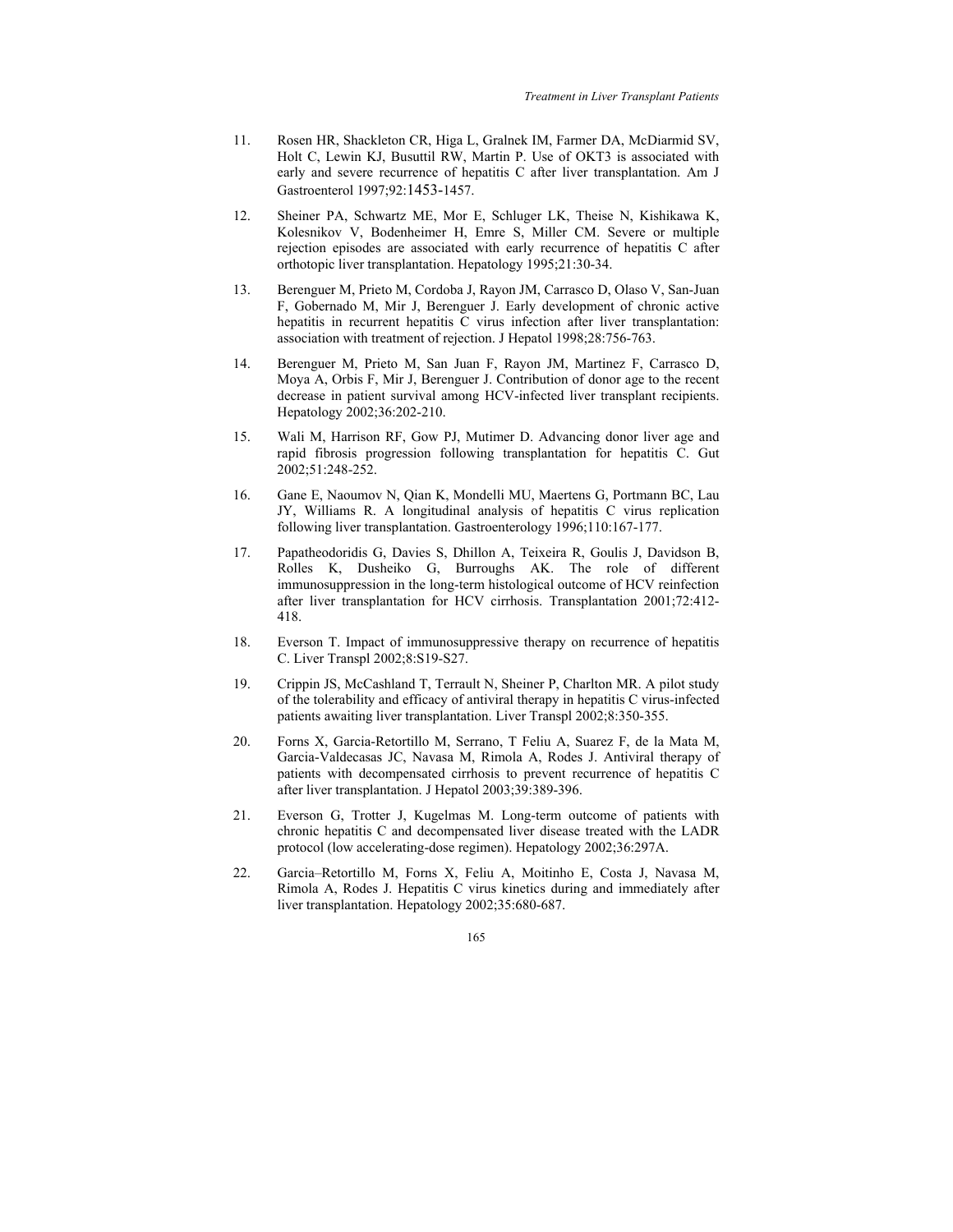- 23. Samuel D, Feray C. Recurrence of hepatitis C virus after liver transplantation. J Hepatol 1999;31:217-221.
- 24. Sheiner PA, Boros P, Klion FM, Thung SN, Schluger LK, Lau JY, Mor E, Bodian C, Guy SR, Schwartz ME, Emre S, Bodenheimer HC Jr, Miller CM. The efficacy of prophylactic interferon alfa-2b in preventing recurrent hepatitis C after liver transplantation. Hepatology 1998;28:831-838.
- 25 Singh N, Gayowski T, Wannstedt CF, Shakil AO, Wagener MM, Fung JJ, Marino IR. Interferon alfa for prophylaxis of recurrent viral hepatitis C in liver transplant recipients: a prospective, randomized, controlled trial. Transplantation 1998;65:82-86.
- 26. Mazzaferro V, Tagger A, Schiavo M, Regalia E, Pulvirenti A, Ribero ML, Coppa J, Romito R, Burgoa L, Zucchini N, Urbanek T, Bonino F. Prevention of recurrent hepatitis C after liver transplantation with early interferon and ribavirin treatment. Transplant Proc 2001;33:1355-1357.
- 27. Reddy R, Fried M, Dickson R, Martin P, Schiff E, Torres M, Weppler D, Ruiz P, Tzakis A. Interferon  $\alpha$ -2b and ribavirin vs. placebo as early treatment in patients transplanted for hepatitis C end-stage liver disease: results of a multicenter randomized trial. Gastroenterology 2002;122:199A.
- 28. Feray C, Samuel D, Gigou M, Paradis V, David MF, Lemonnier C, Reynes M, Bismuth H. An open trial of interferon alfa recombinant for hepatitis C after liver transplantation: antiviral effects and risk of rejection. Hepatology 1995;22:1084-1089.
- 29. Dousset B, Conti F, Houssin D, Calmus Y. Acute vanishing bile duct syndrome after interferon therapy for recurrent HCV infection in livertransplant recipients. N Engl J Med 1994;330:1160-1161.
- 30. Gaidano AC, Mosnier JF, Durand F, Martinot-Peignoux M, Marcellin P, Degott C, Belghiti J, Erlinger S, Benhamou JP, Bernuau JR. Alpha-interferoninduced rejection of a hepatitis C virus-infected liver allograft tolerated with a low dosage immunosuppressive regimen. Transplantation 1995;59:1627-1629.
- 31. Wright TL, Combs C, Kim M, Ferrell L, Bacchetti P, Ascher N, Roberts J, Wilber J, Sheridan P, Urdea M. Interferon-alpha therapy for hepatitis C virus infection after liver transplantation. Hepatology 1994;20:773-779.
- 32. Gane EJ, Lo SK, Riordan SM, Portmann BC, Lau JY, Naoumov NV, Williams R. A randomized study comparing ribavirin and interferon alfa monotherapy for hepatitis C recurrence after liver transplantation. Hepatology 1998;27:1403-1407.
- 33. Cotler SJ, Ganger D, Kaur S, Rosenblate H, Jakate S, Sullivan DG, Ng KW, Gretch DR, Jensen DM. Daily interferon therapy for hepatitis C virus infection in liver transplant recipients. Transplantation 2001;71:261-266.
- 34. Gane EJ, Tibbs CJ, Ramage JK, Portmann BC, Williams R. Ribavirin therapy for hepatitis C infection following liver transplantation. Transpl Int 1995;8:61- 64.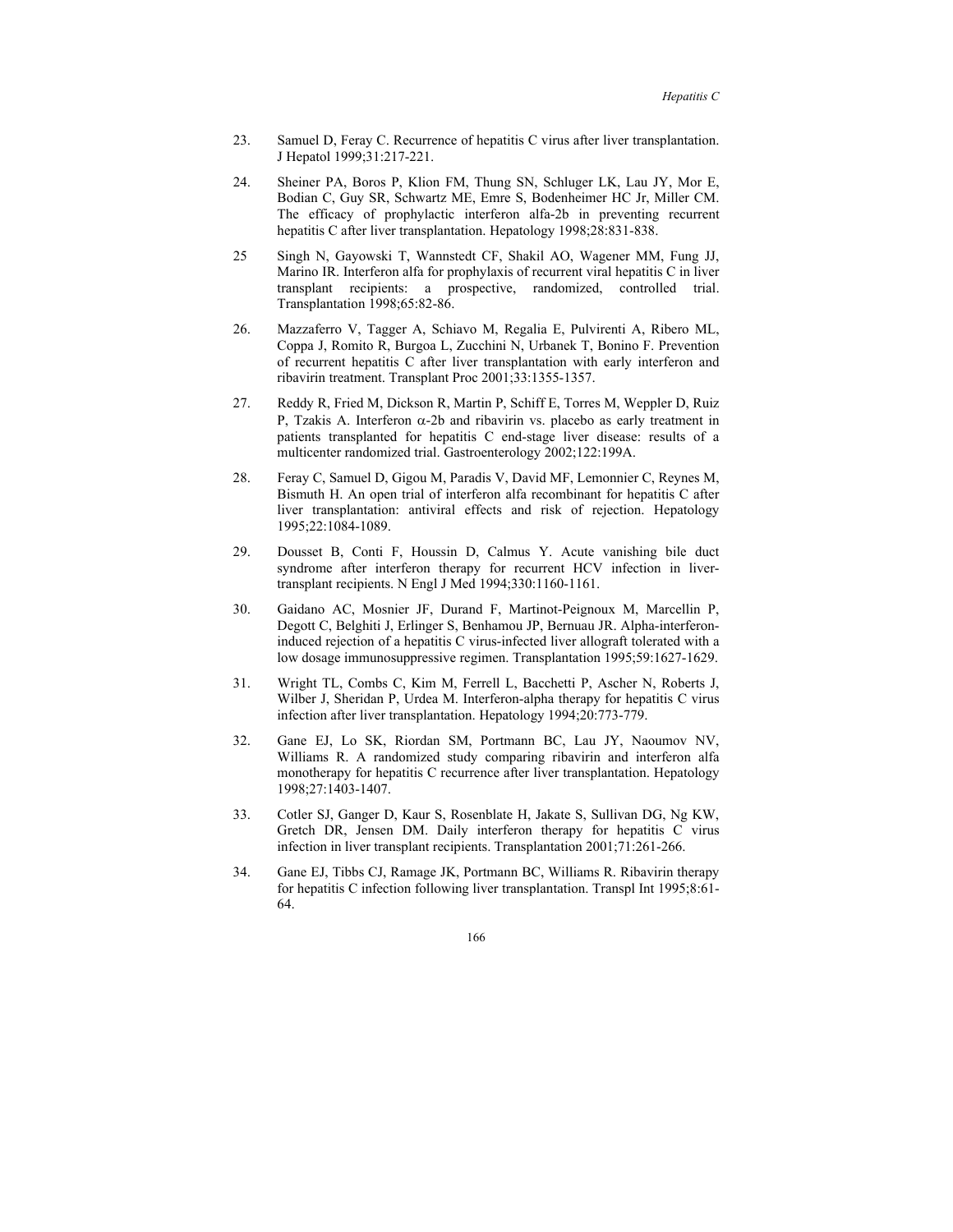- 35. Cattral MS, Krajden M, Wanless IR, Rezig M, Cameron R, Greig PD, Chung SW, Levy GA. A pilot study of ribavirin therapy for recurrent hepatitis C virus infection after liver transplantation. Transplantation 1996;61:1483-1488.
- 36. Jain A, Eghtesad B, Venkataramanan R, Fontes PA, Kashyap R, Dvorchik I, Shakil AO, Kingery L, Fung JJ. Ribavirin dose modification based on renal function is necessary to reduce hemolysis in liver transplant patients with hepatitis C virus infection. Liver Transpl 2002;8:1007-1013.
- 37. Bizollon T, Palazzo U, Ducerf C, Chevallier M, Elliott M, Baulieux J, Pouyet M, Trepo C. Pilot study of the combination of interferon alfa and ribavirin as therapy of recurrent hepatitis C after liver transplantation. Hepatology 1997;26:500-504.
- 38. Samuel D, Bizollon T, Feray C, Roche B, Ahmed SN, Lemonnier C, Cohard M, Reynes M, Chevallier M, Ducerf C, Baulieux J, Geffner M, Albrecht JK, Bismuth H, Trepo C. Interferon-alfa 2b plus ribavirin in patients with chronic hepatitis C after liver transplantation: a randomized study. Gastroenterology 2003;124:642-650.
- 39. Lavezzo B, Franchello A, Smedile A, David E, Barbui A, Torrani M, Ottobrelli A, Zamboni F, Fadda M, Bobbio A, Salizzoni M, Rizzetto M. Treatment of recurrent hepatitis C in liver transplants: efficacy of a six versus a twelve month course of interferon alpha 2b with ribavirin. J Hepatol 2002;37:247-252.
- 40. Fischer L, Sterneck M, Valentin-Gamazo C, Feucht HH, Malago M, Broelsch CE. Treatment of severe recurrent hepatitis C after liver transplantation with ribavirin plus interferon alpha. Transplant Proc 1999;31:494-495.
- 41. Gopal DV, Rabkin JM, Berk BS, Corless CL, Chou S, Olyaei A, Orloff SL, Rosen HR. Treatment of progressive hepatitis C recurrence after liver transplantation with combination interferon plus ribavirin. Liver Transpl 2001;7:181-190.
- 42. Ahmad J, Dodson SF, Demetris AJ, Fung JJ, Shakil A. Recurrent hepatitis C after liver transplantation: a non-randomized trial of interferon alpha alone versus interferon alpha and ribavirin. Liver Transpl 2001;10:863-869.
- 43. Alberti A, Belli L, Airoldi A, de Carlis L, Rondinara G, Minola E, Vangeli M, Cernuschi A, D'Amico M, Forti D, Pinzello G. Combined therapy with interferon and low-dose ribavirin in post transplantation recurrent hepatitis C: A pragmatic study. Liver Transpl 2001;10:870-876.
- 44. De Vera M, Smallwood G, Rosado K, Davis L, Martinez E, Sharma S, Stieber AC, Heffron TG. Interferon alpha and ribavirin for the treatment of recurrent hepatitis C after liver transplantation. Transplantation 2001;71:678-686.
- 45. Menon K, Poterucha J, El-Amin O, El-Amin OM, Burgart LJ, Kremers WK, Rosen CB, Wiesner RH, Charlton M. Treatment of post transplantation recurrence of hepatitis C with interferon and ribavirin: lessons on tolerability and efficacy. Liver Transpl 2002;8:623-629.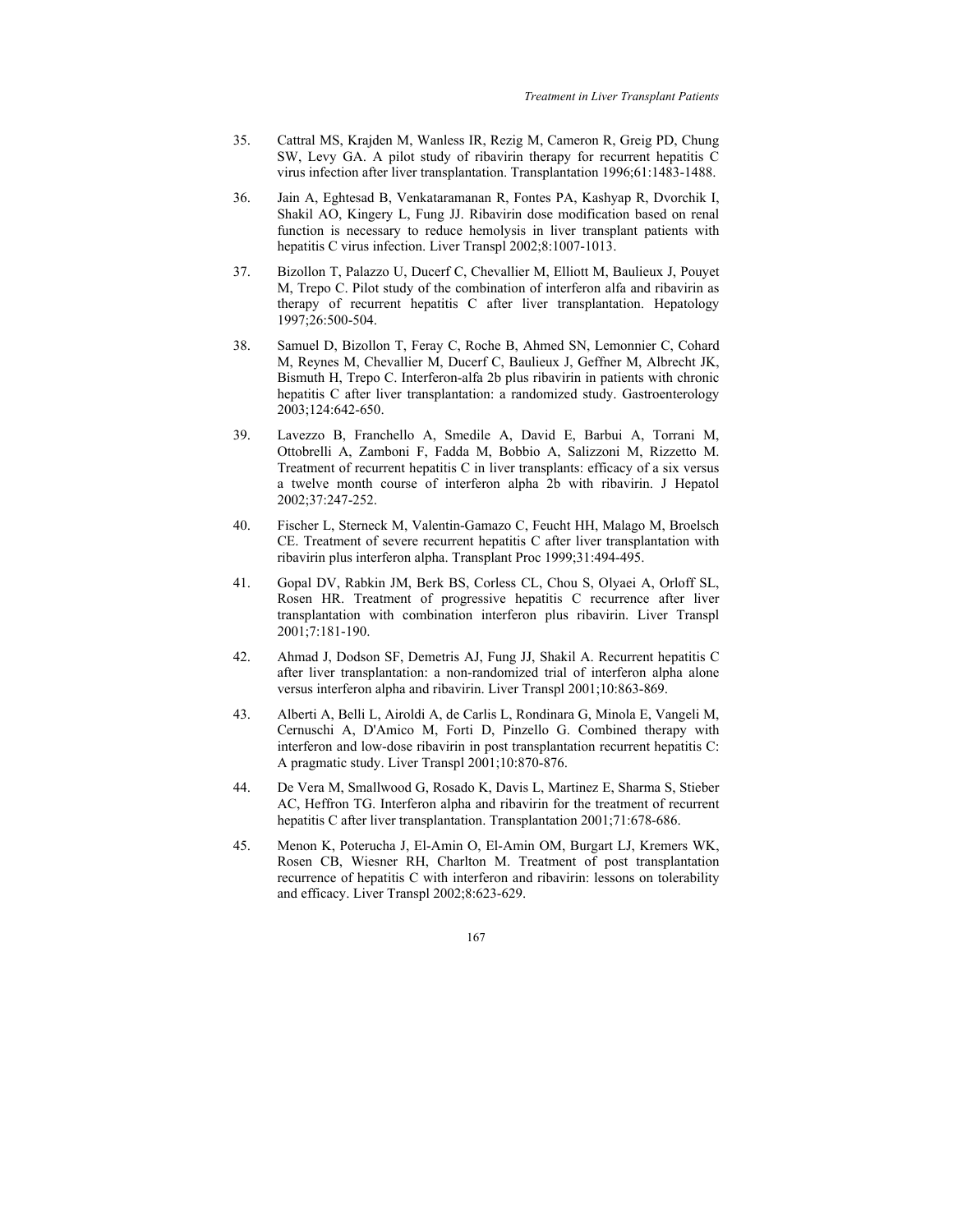- 46. Shakil A, McGuire B, Crippin J, Teperman L, Demetris AJ, Conjeevaram H, Gish R, Kwo P, Balan V, Wright TL, Brass C, Rakela J. A pilot study of interferon alfa and ribavirin combination in liver transplant recipients with recurrent hepatitis C. Hepatology 2002;36:1253-1258.
- 47. Firpi R, Abdelmalek M, Soldevila-Pico C, Reed A, Hemming A, Howard R, Van Der Werf W, Lauwers G, Liu C, Crawford JM, Davis GL, Nelson DR. Combination of interferon alfa-2b and ribavirin in liver transplant recipients with histological recurrent hepatitis C. Liver Transpl 2002;8:1000-1006.
- 48. Bizollon T, Ahmed SN, Radenne S, Chevallier M, Chevallier P, Parvaz P, Guichard S, Ducerf C, Baulieux J, Zoulim F, Trepo C. Long-term histological improvement and clearance of intrahepatic hepatitis C virus RNA following sustained response to interferon-ribavirin combination therapy in liver transplanted patients with hepatitis C virus recurrence. Gut 2003;52:283-287.
- 49. Bizollon T, Trepo C. Ribavirin and interferon combination for recurrent posttransplant hepatitis C: which benefit beyond 6 months? J Hepatol 2002;37:274-276.
- 50. Vogel W, Ferenci P, Fontana R, Arbor A, Saab S, LaBrecque D, Pappas SC, Sidhu RK, Harb GE, Roche Laboratoire. Peginterferon alfa-2a (Pegasys) in liver transplant recipients with established recurrent hepatitis C: interim results of an ongoing randomized multicenter trial. Hepatology 2002;36:312A.
- 51. Neff G, Montalbano M, Lee Y, Slapak G, Safdar K, Morrero R, Nery J, Weppler D, De Modina M, Schiff E, Tzakis A. Naïve treatment results in liver transplant recipients with hepatitis C virus recurrence using pegylated interferon alpha-2b combined with ribavirin. Preliminary results. Hepatology 2002;36:183A.
- 52. Neff G, Montalbano M, Lee Y, Slapak G, Safdar K, Morrero R, Nery J, Weppler D, De Modina M, Schiff E, Tzakis A. Preliminary treatment results of liver transplant recipients with recurrent hepatitis C virus nonresponsive to interferon alpha-2b and ribavirin using combination pegylated interferon alpha-2b with ribavirin. Hepatology 2002;36:183A.
- 53. Samuel D. Treatment of patients with recurrent hepatitis C after liver transplantation with pegylated interferon and ribavirin. Hepatology 2003;34:531A.
- 54. Sheiner PA, Schluger LK, Emre S, Thung SN, Lau JY, Guy SR, Schwartz ME, Miller CM. Retransplantation for recurrent hepatitis C. Liver Transpl Surg 1997;3:130-136.
- 55. Rosen HR, Martin P. Hepatitis C infection in patients undergoing liver retransplantation. Transplantation 1998;66:1612-1616.
- 56. Rosen HR, Madden JP, Martin P. A model to predict survival following liver retransplantation. Hepatology 1999;29:365-370.